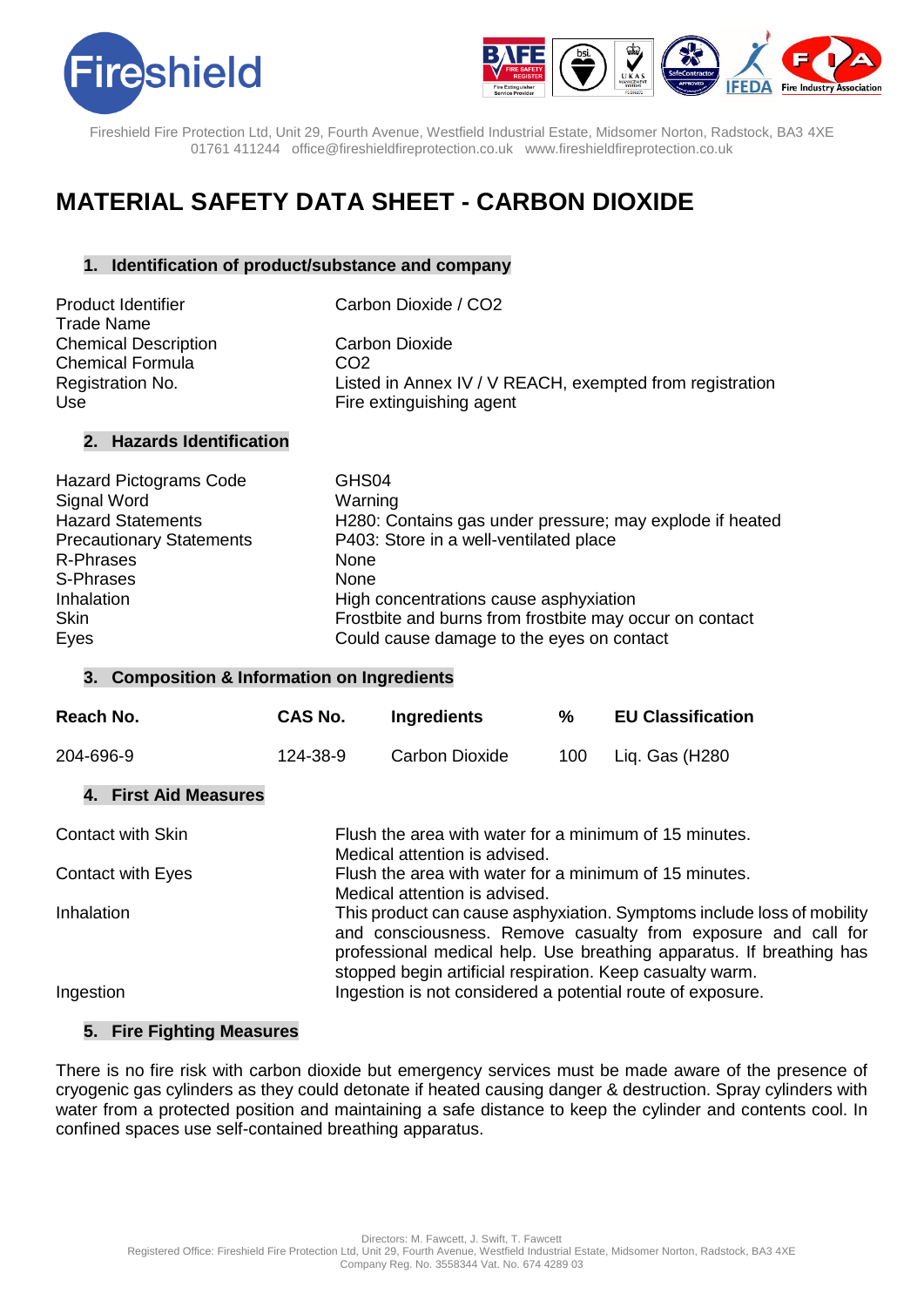



#### **6. Accidental Release Measures**

| <b>Personal Precautions</b><br><b>Environmental Precautions</b> | If required wear self-contained breathing apparatus and suitable warm<br>protective clothing. Evacuate area at all times<br>If it is safe to do so, close the cylinder valve and transport to the open<br>air. Accumulations of invisible CO2 gas in low-lying areas such as pits,<br>basements or sewers can dangerous and these areas should not be<br>entered without suitable breathing equipment until pronounced safe to<br>do so. |
|-----------------------------------------------------------------|------------------------------------------------------------------------------------------------------------------------------------------------------------------------------------------------------------------------------------------------------------------------------------------------------------------------------------------------------------------------------------------------------------------------------------------|
| Clean Up Methods                                                | Ventilate area                                                                                                                                                                                                                                                                                                                                                                                                                           |
| 7. Handling & Storage                                           |                                                                                                                                                                                                                                                                                                                                                                                                                                          |
| Handling                                                        | Cylinders must only be handled by trained personnel. Do not lift or move<br>the cylinder using the valve. Do not use force to open or close the valve.<br>Cylinders must always be suitable for the gas(es) and must have the<br>correct test and working pressure. Cylinders must be regularly<br>inspected.                                                                                                                            |
| Storage                                                         | Store cylinders away from heat sources and preferably in a well-<br>ventilated area. Larger cylinders should be kept out of doors, away from<br>direct sunlight and in a well ventilated, safe compound. Identification<br>labels and marks should always be clear and legible. Store in an upright<br>position.                                                                                                                         |

#### **8. Personal Protection & Exposure Controls**

| <b>Personal Protection</b>                                  | Ensure adequate ventilation                                                        |  |
|-------------------------------------------------------------|------------------------------------------------------------------------------------|--|
| Eye Protection                                              | Wear goggles to protect from ice particles                                         |  |
| <b>Respiratory Protection</b>                               | Use breathing apparatus when there is any risk of exceeding the<br>exposure limits |  |
| <b>Skin Protection</b>                                      | Wear suitable protective clothing and avoid contact with the skin at all<br>times  |  |
| <b>Hand Protection</b>                                      | Use suitable insulated gloves                                                      |  |
| Occupational Exposure Limits                                |                                                                                    |  |
| Carbon Dioxide: ILV (EU) - 8 H - [mg/m <sup>3</sup> ]: 9000 |                                                                                    |  |
| Carbon Dioxide: ILV (EU) - 8 H - [ppm]: 5000                |                                                                                    |  |
| Carbon Dioxide: TLV© - TWA [ppm]: 5000                      |                                                                                    |  |
| Carbon Dioxide: TLV© - STEL [ppm]: 30000                    |                                                                                    |  |

# **9. Physical & Chemical Properties**

| Physical State at 20°C             | Gas                         |
|------------------------------------|-----------------------------|
| Colour                             | Colourless                  |
| Odour                              | No odour warning properties |
| Molecular Weight                   | 44                          |
| <b>Melting Point</b>               | $-56.6^{\circ}$ C           |
| <b>Boiling Point</b>               | $-78.5^{\circ}$ C           |
| <b>Critical Temperature</b>        | $30^{\circ}$ C              |
| Vapour Pressure [20°C]             | 57.3 bar                    |
| Relative Density, gas (air=1)      | 1.52                        |
| Relative Density, liquid (water=1) | 0.82                        |
| Solubility in Water                | 2000mg/l                    |
| <b>Flammability Range</b>          | Non-Flammable               |

Directors: M. Fawcett, J. Swift, T. Fawcett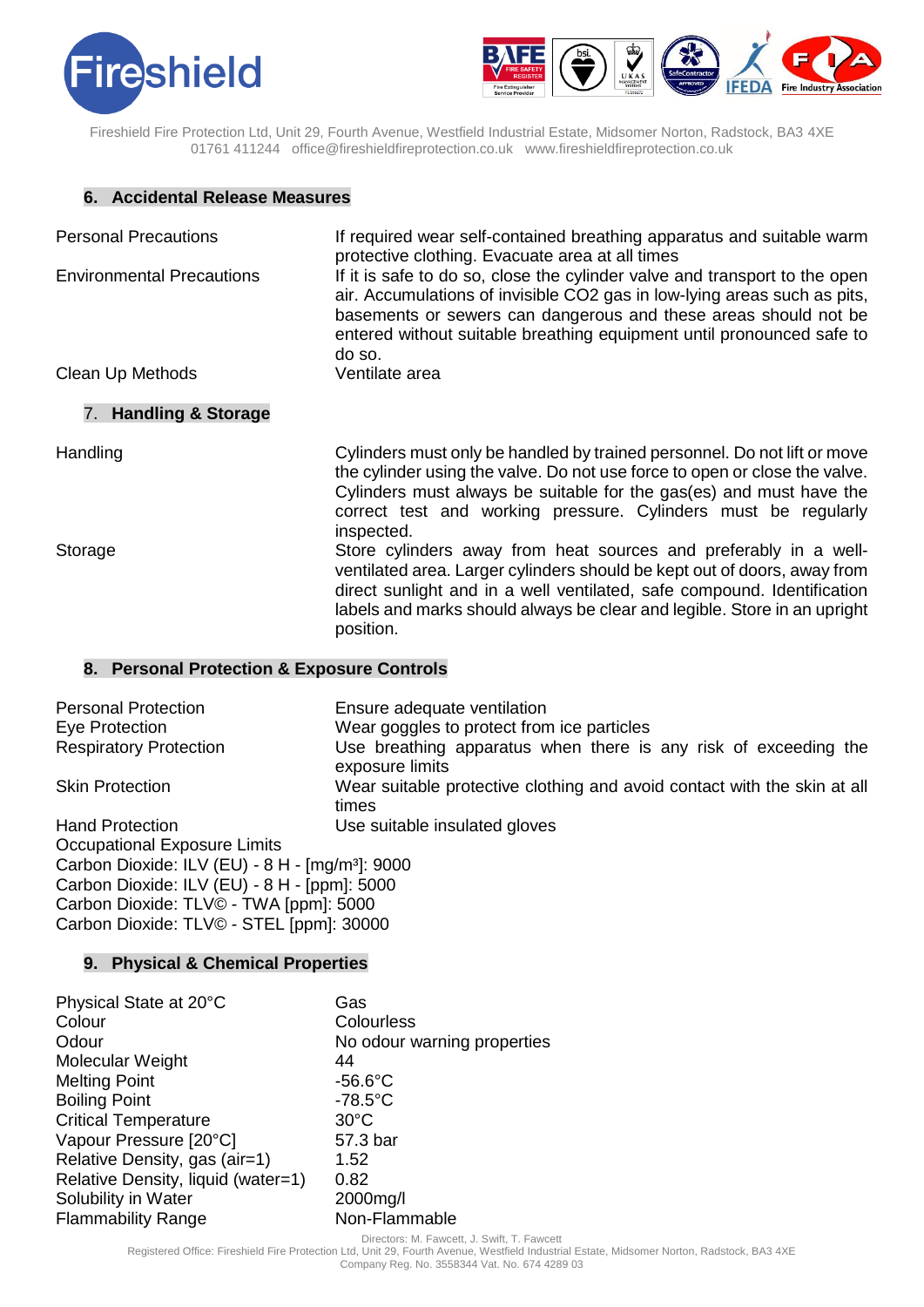



# **10. Stability & Reactivity**

Stability **Stable** Hazardous decomposition products None

Materials to avoid **Rubber & PTFE.** Will embrittle materials not designed or intended to be used at low temperatures

# **11. Toxicological Information**

Increased respiration at low concentrations. Symptoms: Headache, nausea and vomiting leading to unconsciousness.

#### **12. Ecological Information**

Cryogenic liquid escape can cause localised frost. Large discharges will contribute to the greenhouse effect.

#### **13. Disposal Considerations**

Avoid discharging large quantities into the atmosphere or where there is a danger of accumulations.

#### **14. Transport Information**

| UN No.<br>Labelling<br><b>Land Transport</b> | 1013<br>ADR, IMDG, IATA<br>2.2: Non-flammable, non-toxic gas<br>ADR/RID<br>H.I. Nr<br><b>UN Proper Shipping Name</b><br><b>Transport Hazard Class</b><br><b>ADR/RID Classification Code</b><br>Packing Instructions - general | 20<br>2<br>2 A<br>P200                                      | <b>CARBON DIOXIDE</b>                                                                                                                    |
|----------------------------------------------|-------------------------------------------------------------------------------------------------------------------------------------------------------------------------------------------------------------------------------|-------------------------------------------------------------|------------------------------------------------------------------------------------------------------------------------------------------|
|                                              | <b>Tunnel Restriction</b>                                                                                                                                                                                                     | forbidden<br>carriage:                                      | C/E Tank Carriage: Passage<br>through tunnels of<br>category C, D and E. Other<br>Passage<br>forbidden<br>through tunnels of category E. |
| Sea Transport                                | <b>IMO-IMDG Code</b><br><b>Proper Shipping Name</b><br>Class<br><b>IMO Packing Group</b><br>Emergency Schedule - Fire<br>Emergency Schedule - Spillage<br>Instructions - Packing                                              | $2.2^{\circ}$<br>P <sub>200</sub><br>$F-C$<br>$S-V$<br>P200 | <b>CARBON DIOXIDE</b>                                                                                                                    |
| Air Transport                                | <b>ICAO/IATA</b><br><b>Proper Shipping Name</b><br>Class<br>Passenger and Cargo Aircraft Packing Instruction<br>Cargo Aircraft Only Packing Instruction                                                                       | $2.2\phantom{0}$                                            | <b>CARBON DIOXIDE</b><br>200<br>200                                                                                                      |

Directors: M. Fawcett, J. Swift, T. Fawcett